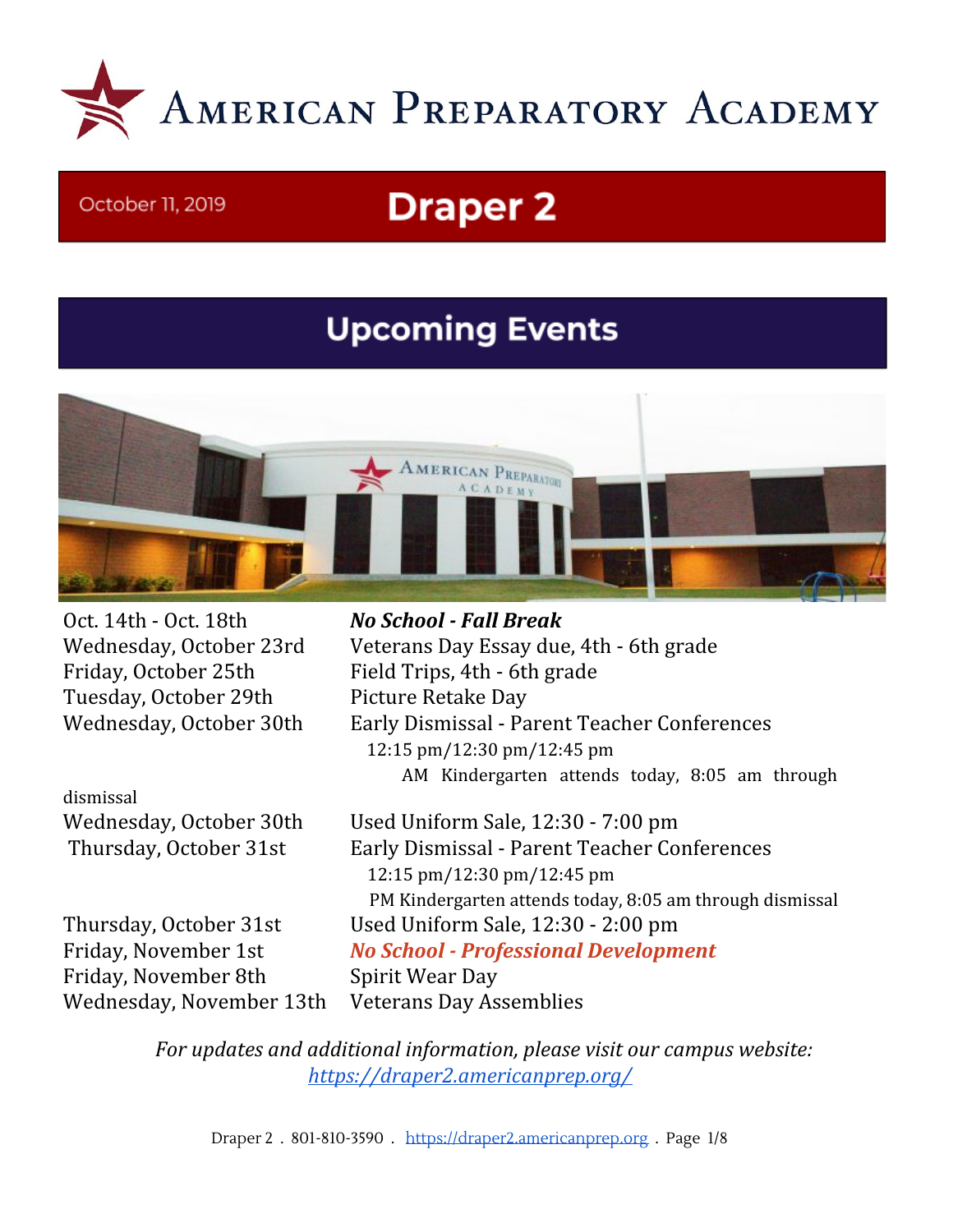

Report volunteer hours via email: [volunteerdraper2@apamail.org](mailto:volunteerdraper2@apamail.org)

## **October Builders Theme - I am a Builder when I am Perfectly Honest**

There is a Yiddish Proverb that says: A half-truth is a whole lie. Perfectly means all the time, all the way, no matter what. Learning this definition is important because in our world there is often a message sent that there is such a thing as "pretty honest" or "honest enough". We are trying to help our students understand the delineation between "honest" and "dishonest".

Being perfectly honest also means that we accept responsibility for our own actions and we don't place blame elsewhere. If we think about it, we have this opportunity each day of our lives.

For example, students may not get an assignment done and make an excuse about not finding their book or their pencil instead of admitting that they didn't use their time wisely. This is tricky, because we want to believe the best of ourselves and we may think that excuses will make things easier or make us feel better about ourselves. But in reality, excuses makes us weaker; they take our power away and give it to someone or something else.

Taking responsibility for our own actions is much more noble and makes us stronger. We should challenge ourselves to be perfectly honest and to tell the whole truth all the time, all the way, no matter what!

## **From the Academic Office**

## *Academic Update: End of Term and Report Cards*

Congratulations! We made it through the first term successfully and both teachers and students are getting into the APA rhythm! Thank you for your hard work in helping your students come to school each day prepared and in full uniform!

Report Cards for Term 1 should be coming home with your students before the nice relaxing week-long break. Please review your student's report card and set goals for the upcoming term. If you haven't yet you will want to contact the school to get access to your student's Alma account so you can check their grades throughout the term.

Please make sure that over the week-long break you are spending about 30 minutes a day reading and practicing math facts with your student. This will help keep their brain sharp even when not at school. Be safe and get some much needed relaxation. We will see you in a week!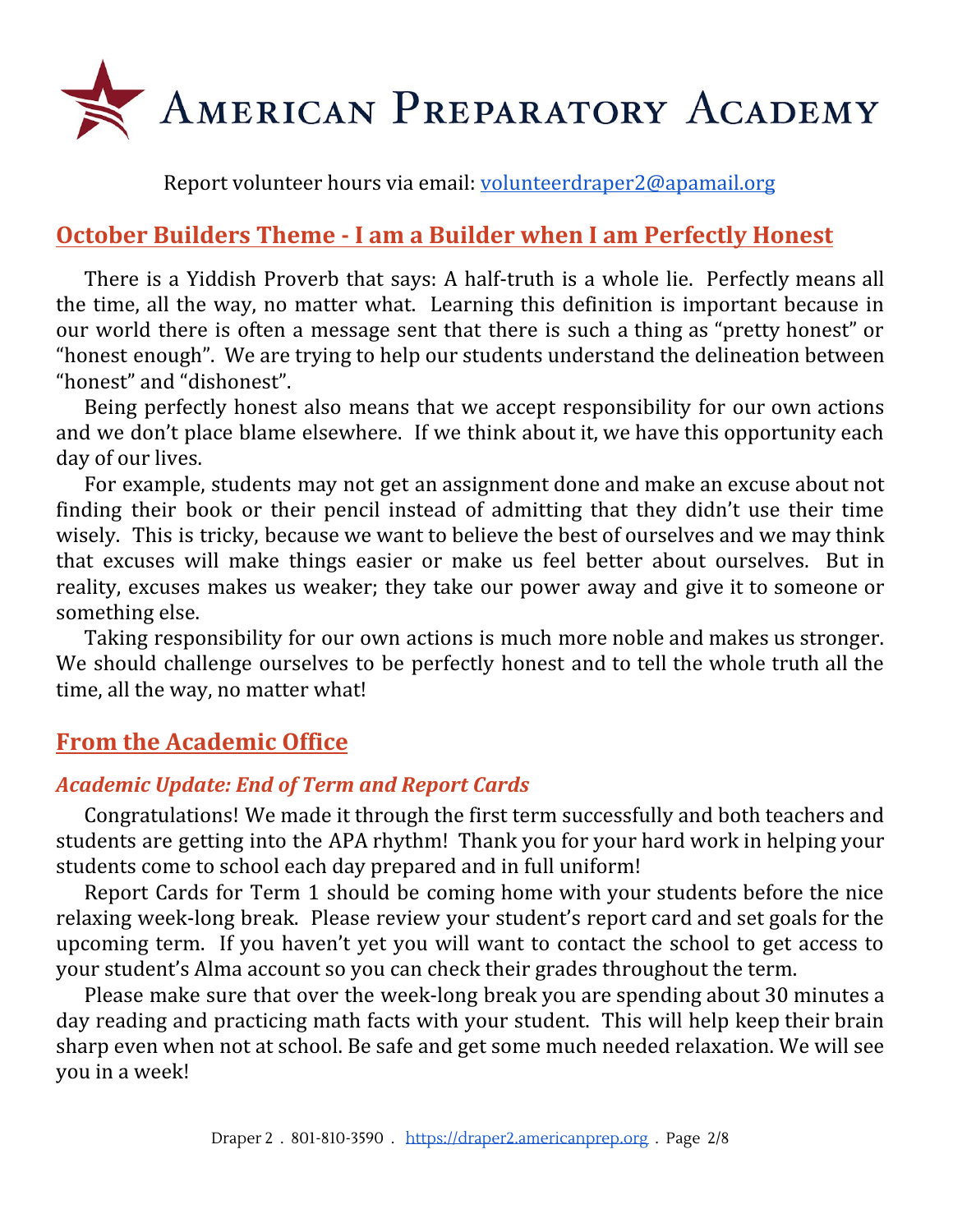

#### *Field Trips & Donations*

The lower grades (1-3) had field trips this week, and the upper grades (4-6) have field trips on **October 25**. Please remember to pack your student(s) a lunch!

The cost of buses for field trips is about \$11.00 per student per trip. We would appreciate your kind donation to support these experiences (\$11 for Kindergarten, \$22 for grades 1-6). Although we hope to receive donations from every parent, we welcome donations of a greater amount to help cover where we may fall short.

Please go to <https://www.americanprepfoundation.org/draper-2> to donate. Checks addressed to F[rie](https://www.americanprepfoundation.org/donate)nds of APA can also be left at your campus office. All donations are tax deductible.

#### *Substitute Teachers Needed*

We are looking for APA parents to become substitute teachers for our schools! We provide all training, and the pay is \$80-90 per day. This is a great time of year to become a substitute teacher - save up for those holiday plans in advance. We provide in-depth, paid training so you will feel comfortable in your duties. **APA is a FUN place to work! We'd love to have you on our team!**

Maybe you can only commit to one day per week - that would be fine with us! Or, work every day - whatever suits your schedule! We need substitute teachers every day and we would really appreciate your help. Also, please tell your family members and friends about this opportunity!

Apply online today! <https://www.americanprep.org/careers/>

#### *Book Return Challenge*

by Pam Gibbons, Curriculum Specialist

Starting next term, our library book return challenge will begin. Although, K-2<sup>nd</sup> graders may have their books for 2 weeks and the  $3<sup>rd</sup>$  – 6<sup>th</sup> graders may have their books for 3 weeks, please help your students to get in the habit of returning their books as soon as they are done reading them. For students who haven't finished reading a book by its due date, please remind them to renew it so it's not marked over-due or lost. At the end of each term, the class in each grade which has the most weeks without any overdue books or unpaid fees will get a reward. At the end of the year, each student in the class with the most weeks without overdues or unpaid fees will get a surprise. Next term's reward is a free sock day at the end of the term.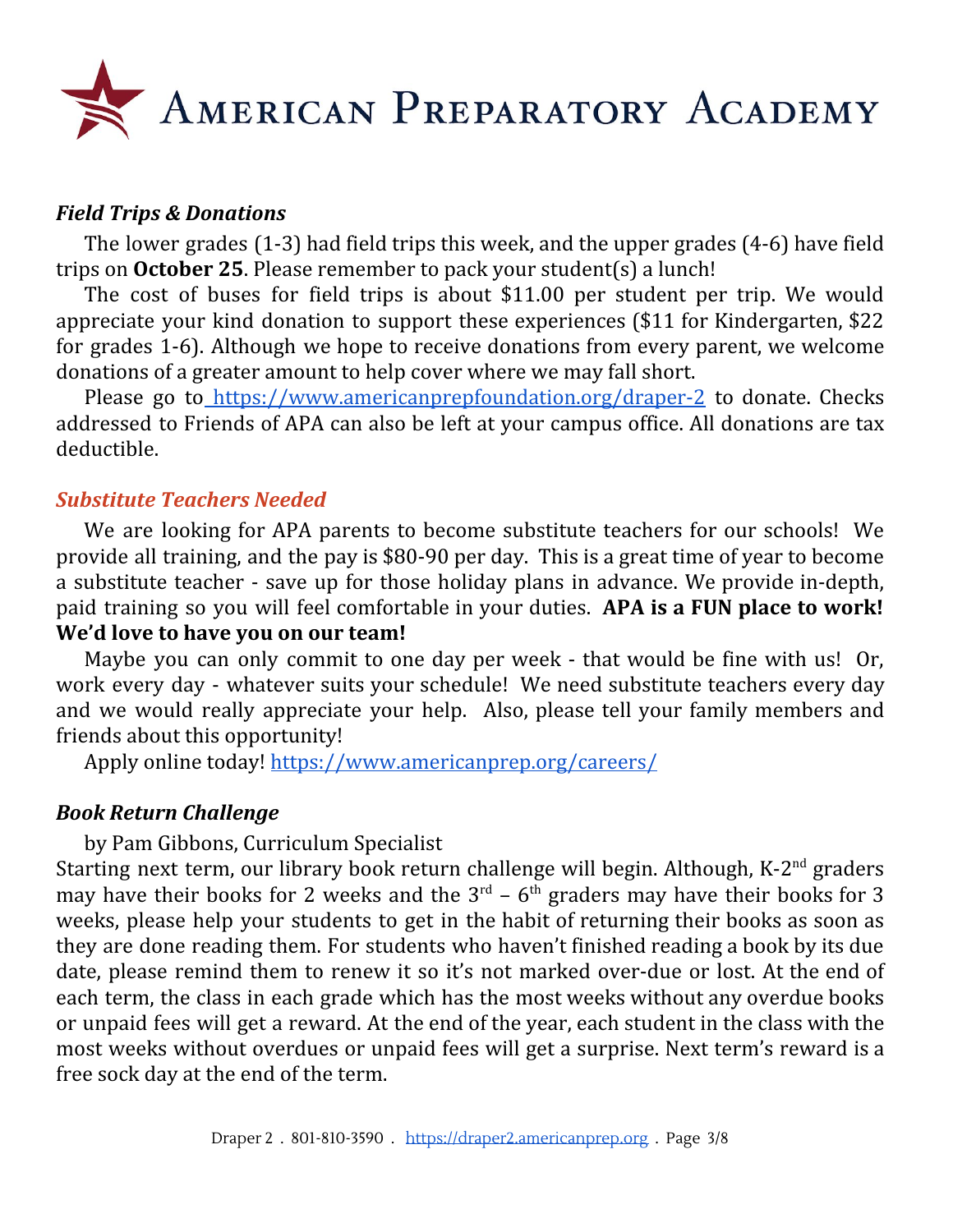

## **From the Administrative Office**

#### *Drop Off and Pick Up*

As we approach the winter months, you will see many of the traffic cones start to disappear to allow for easier snow removal. Please follow the **same traffic patterns** that you would follow when the cones are there. The one-way traffic pattern is important for safety and efficiency. Thank you for reducing your speeds when on property, being vigilant and aware at all times and please refrain from using your cell phones when driving. Two hands on the wheel are always better than one.

#### *Yearbook Orders*

It is time to order your yearbooks!! Please go to <u>americanprep.org/yearbook</u>, click on the Draper 2 button, follow the link to Bell Photography and get your yearbook ordered.

The price will be \$20.00 for a hardback 80-page yearbook and \$15.00 for the softback yearbook. After Monday, March 2nd, 2020, the books will increase to \$25.00 for the hardback yearbook and \$20.00 for the softback yearbook.

#### *Pictures, Pictures, Pictures*

We are starting to gather pictures for our 2019-2020 Draper 2 yearbook. Some of our best yearbook pictures last year were submitted by our parents taken at various school events, field trips and programs!

We would appreciate any pictures that you might take that would be suitable for the yearbook. Please submit them to [mminson@apamail.org](mailto:mminson@apamail.org) and, as always, thank you so much for your help.

#### *Spirit Wear*

We are at the end of the first term and some of our wonderful parents still don't know where to find how to order Spirit Wear. We have pictures and a list of all available inventory on our online store. Visit [www.americanprep.org/store](http://www.americanprep.org/store) to look at all available spirit wear and uniform items.

DID YOU KNOW WE NOW OFFER UNIFORM PANTS? They are new to our store this year. Our parents asked and we are delivering. We have grey high school pants, blue women's pants and khakis for all sizes. Take advantage of our bulk ordering to get the best price around. If you have any additional questions, please reach out to us at [apparel@apamail.org.](mailto:apparel@apamail.org)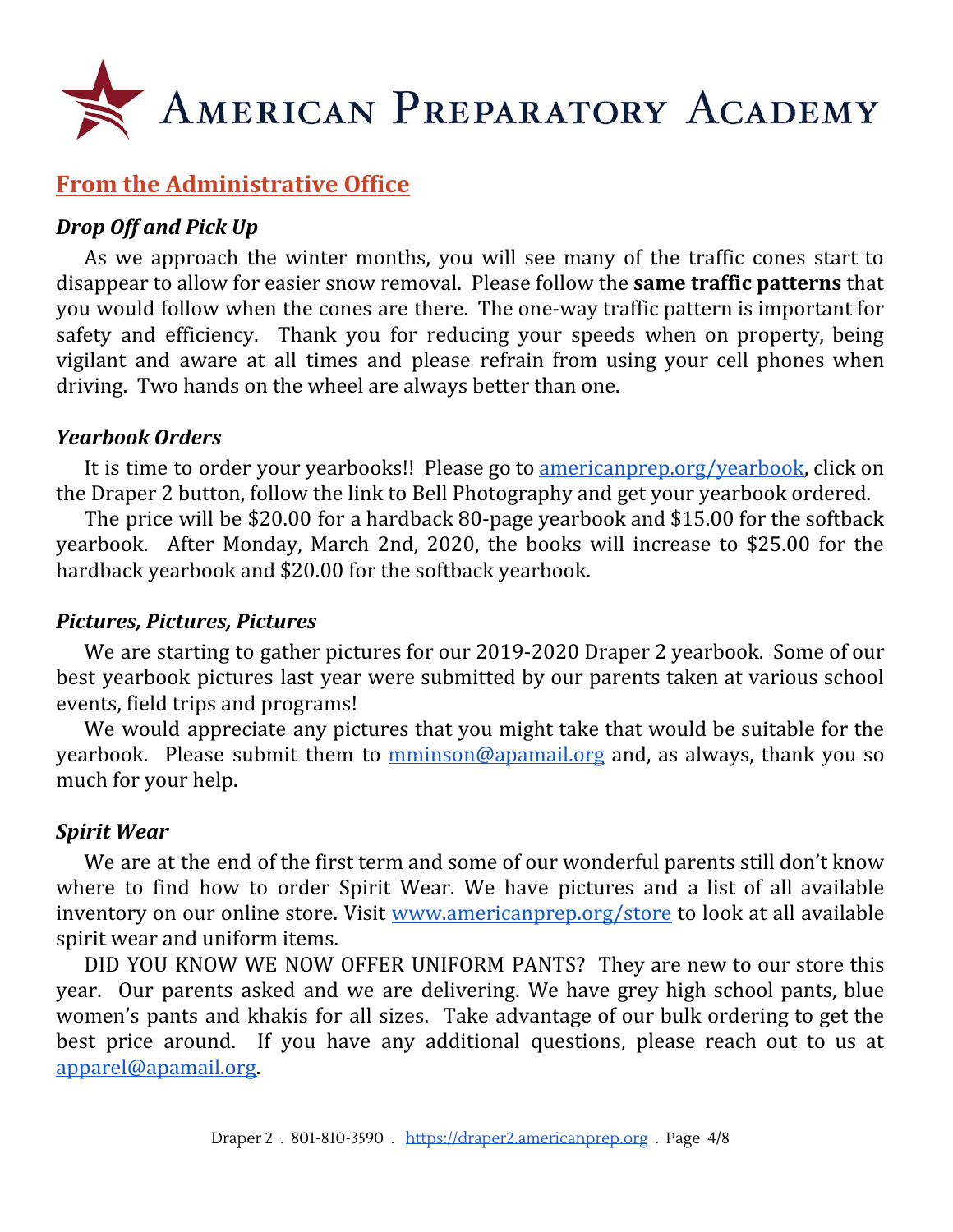

#### *Lost and Found*

At the end of every month we clear out all the items in our lost and found. We keep the items for a couple of weeks and then donate the items. If you are missing items, please come in or ask your students to check the lost and found. We will be holding all the items collected during the first part of the year and will have tables with all of these items during our Parent-Teacher conferences at the end of October.

#### *School Lunch*

The menu is posted through January 2020! <https://apalunch.h1.hotlunchonline.net/> Please email [lunch@apamail.org](mailto:lunch@apamail.org) for assistance.

## **Upcoming Event Details**

#### *Early Dismissal Days -*

October 30th and 31st will be early dismissal days. School will dismiss at 12:15 pm, 12:30 pm, and 12:45 pm. The buses will leave at 12:25 pm. Please make arrangements for your students to be picked up early on these days.

AM Kindergarten will attend on October 30th, and PM Kindergarten will attend on October 31st. Kindergarten teachers will email parents with details about Drop Off and Pick Up.

#### *Used Uniform Sale*

On Wednesday, October 30th and Thursday, October 31st, we will be holding a used uniform sale in the Draper 2 multi-purpose room. If you are finding that your student has grown since you purchased uniform pieces, this would be a great time to purchase a few items at discounted prices. We will NOT have any new uniform pieces.

\*\***Please be sure to bring plenty of \$1.00 bills. We will NOT have change to exchange your large bills to put the proper amount of money in the envelopes.**

Come and see what we have for you!

#### *Veterans Day - Celebration Details*

We are very excited for our Veterans Day celebration which will take place on Wednesday, November 13th! We will have two assemblies to honor our Veterans, one at 9:00 a.m. and one at 12:00 p.m. This assembly is an opportunity for students and families to invite a Veteran friend or family member to come and be honored by our student body. We usually have about 80 Veteran guests! It is a wonderful event. Due to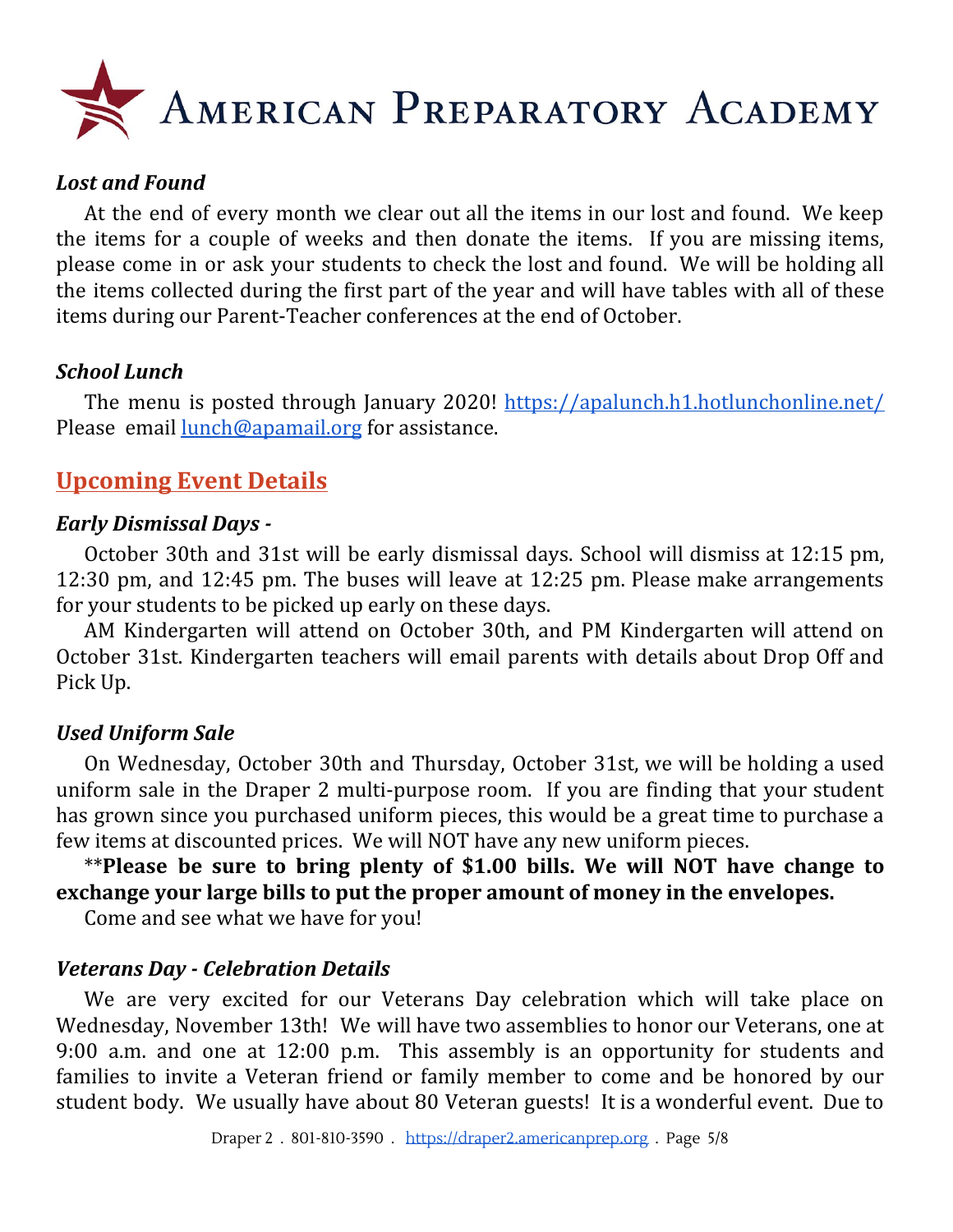

space constraints in our gymnasium, only parents who are accompanying Veteran guests or parents who are volunteering at the event are able to attend in person. We hope to livestream the assembly so parents can watch it online!

Be thinking about a Veteran you could invite to this wonderful assembly! We will be sending home an invitation you can give to a Veteran in the communication envelopes the 2nd week in October. Watch future emails from your student's teacher to learn which assembly your child will be attending.

#### *Veteran's Day - Essay Contest*

At American Prep, we look forward to the month of November when we are able to honor our nation's Veterans. It is one of the great highlights of the year for all of us—students, faculty and parents. Last year's essay contest was such a success that we would like it to be a part of our program again this year. The Student Essay Contest honoring our Veterans is an incredible way for our students to show their appreciation to those who serve our country and for the freedoms that we enjoy. Please see the office if you need a flier for essay themes, contest rules and guidelines. BE A PART OF SOMETHING GREAT!

## **Other Items**

#### *Healthy Home, Healthy Students, Healthy School*

The cold, flu, and stomach bug season is upon us. Usually these illnesses, however uncomfortable they make us, are minor illnesses. The good news is that many of these common illnesses can be prevented with the right precautions. Please help us keep your students healthy by encouraging them to wash their hands frequently, to not touch their face, and to not share drinks or food with anyone. Here at the school, we are doing our best to keep surfaces disinfected and encourage you to do the same. If your student has a fever, has thrown up, or is constantly coughing, we ask that you keep them home from school. We ask that a student be fever free and vomit free for at least 24 hours before coming back to school. By following these guidelines, we hope to decrease the spread of these easily transmittable illnesses! Thank you!!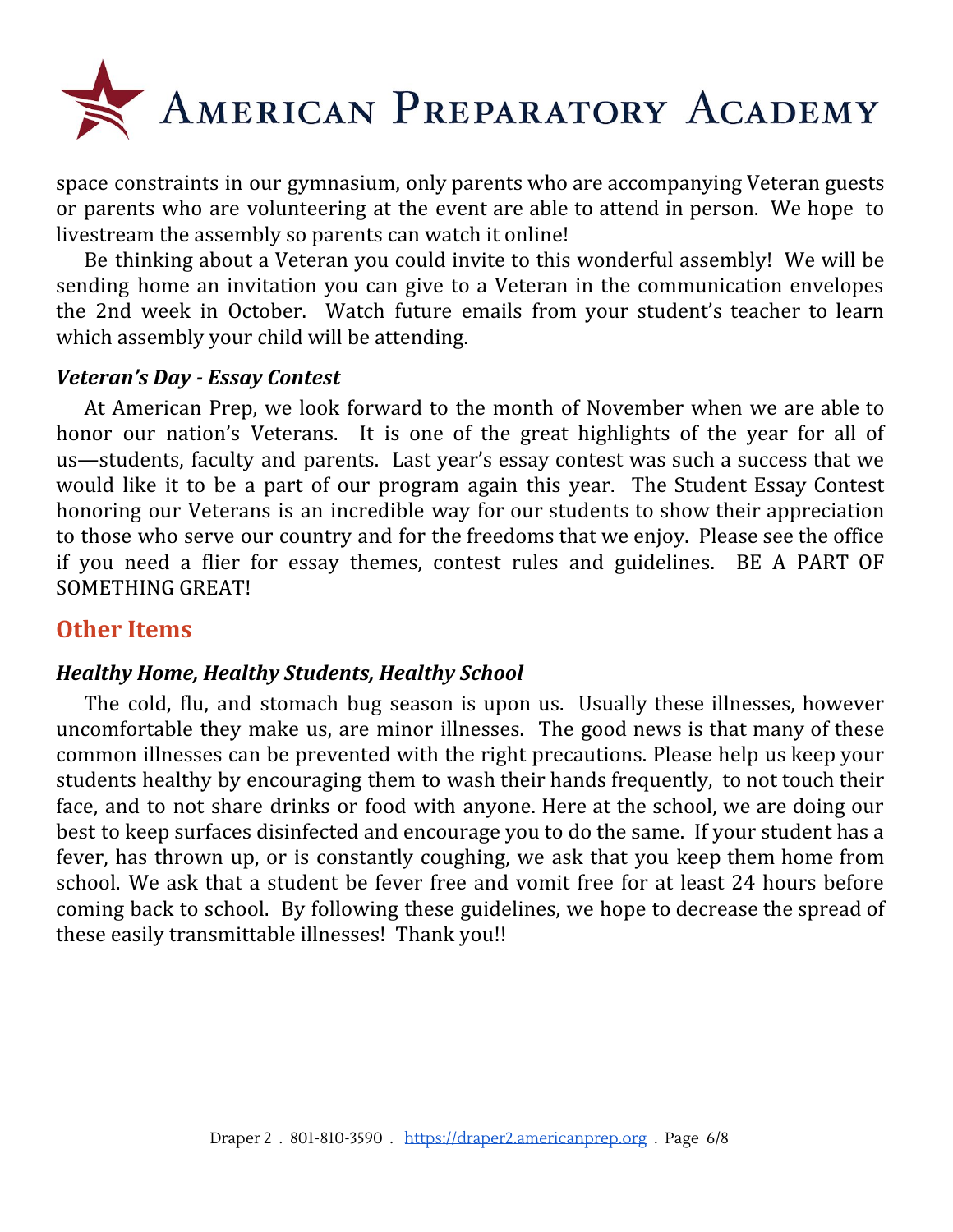

## **Character Development Corner**

#### by Mandy Brown

This month we are practicing being perfectly honest. Being perfectly honest includes owning up to mistakes, speaking up when necessary, and being true to oneself at all times.

Take a minute (actually just under 4 minutes!) to watch the following video with your child(ren). It has been shown to all the classes during lunch "chew time" and we would love you to be able to discuss it at home as well!

[https://drive.google.com/file/d/1CW9-6jZ7NEatgdvYHhI\\_JGYwUW6tGzhd/view](https://drive.google.com/file/d/1CW9-6jZ7NEatgdvYHhI_JGYwUW6tGzhd/view)

After our fall break, we will have a Reading University character who exemplifies being perfectly honest in a lunch time video. I wonder who it will be!

In case you missed it....THANK YOU again to our amazing volunteers who helped us with the college fair! It was a huge success thanks to you: *Tori Andersen, Tyler Beagley, Sihem Boudina, Sydney Diamond, Stacie Garn, Michelle Goudge, Jill Hakes, Joshua Haines, Skyler Jennings, Taunya Lofgran, Sam Peay, Stacie Petersen, Dejan Jovanovic and Ivana Vladisavlejevic, and John Van Wagenen.*

## **From our Family School Organization (FSO)**

By Nicole Harman

It's hard to believe that it is already October! Before we know it, our first set of Parent Teacher Conferences will be here. Because our staff put in so much extra time during these conferences, we like to say thank you by providing them with a dinner and lunch. In order to pull this off, we need your help! Don't forget that donating food items count towards your volunteer hours. Keep track of the time it takes you to make or purchase items, turn those hours in. As an FSO, we greatly appreciate the help and support you give us.

<https://www.signupgenius.com/go/8050844a8ac22a7fd0-parent1> <https://www.signupgenius.com/go/8050844a8ac22a7fd0-parent2>

We will be making a push throughout the month of October for your students to turn in BoxTops. Our first deadline is quickly approaching and we would love to have at least 1000 Boxtops turned in. If you don't want to clip and save Boxtops, please download the app and choose American Preparatory Academy Draper 2 campus. This is a very easy way to earn money for our school. Look for more information in the coming week.